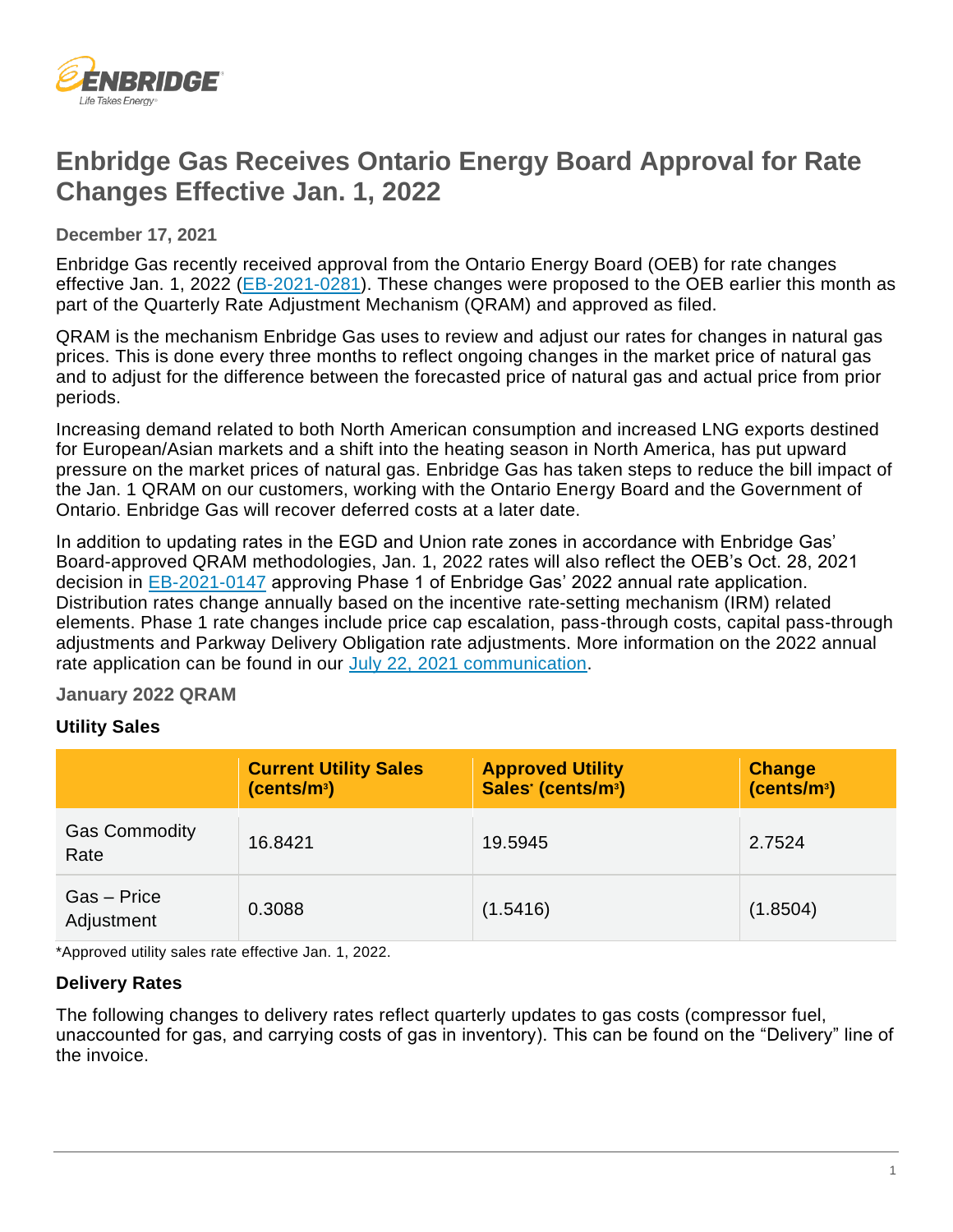

|                      | Approved Delivery Rate Change (cents/m <sup>3</sup> ) |
|----------------------|-------------------------------------------------------|
| Rate M4              | 0.0509                                                |
| Rate M5A             | 0.0433                                                |
| Rate M7              | 0.0465                                                |
| Rate M9              | 0.0388                                                |
| Rate M <sub>10</sub> | 0.0553                                                |

\*QRAM-related rate changes only

#### **2022 Distribution Rates**

A range of delivery bill impacts for typical contract rate customers in the Union South rate zone are shown below. Individual bill impacts will vary and depend upon a customer's use of natural gas.

### **Delivery Rates**

|                      | EB-2021-0147 Delivery Bill Impacts for Typical Customers (%)* |
|----------------------|---------------------------------------------------------------|
| Rate M4              | 3.5 to 4.5                                                    |
| Rate M5A             | 3.0 to 3.5                                                    |
| Rate M7              | $(3.3)$ to $(2.7)$                                            |
| Rate M9              | 1.2                                                           |
| Rate M <sub>10</sub> | 3.0                                                           |
| Rate T1              | 1.2 to 1.4                                                    |
| Rate T <sub>2</sub>  | $0.1$ to $0.2$                                                |
| Rate T <sub>3</sub>  | 2.5                                                           |

\* Change due to EB-2021-0147 Rate Order effective Jan. 1, 2022.

#### **Rate M1 and Rate M2 Customers**

[Rate M1](https://www.enbridgegas.com/residential/my-account/rates) and [Rate M2](https://www.enbridgegas.com/business-industrial/business/rates) will also be changing effective Jan. 1, 2022. Customers can find current information on these rates on our website or in the notice included with their January bill.

#### **Balancing Transaction Fees**

Balancing transaction fees will be updated effective Jan. 1, 2022. For current rates, please see the [Balancing Transaction Fee Schedule.](https://www.enbridgegas.com/-/media/Extranet-Pages/Business-and-industrial/Commercial-and-Industrial/Large-Volume-Rates-and-Services/Balancing-services/FeeSchedule.ashx?rev=74456260015d4cd5adfee2ff7f07e567&hash=2988592CE80BC1A71DCDDA6EB8B8E5C1)